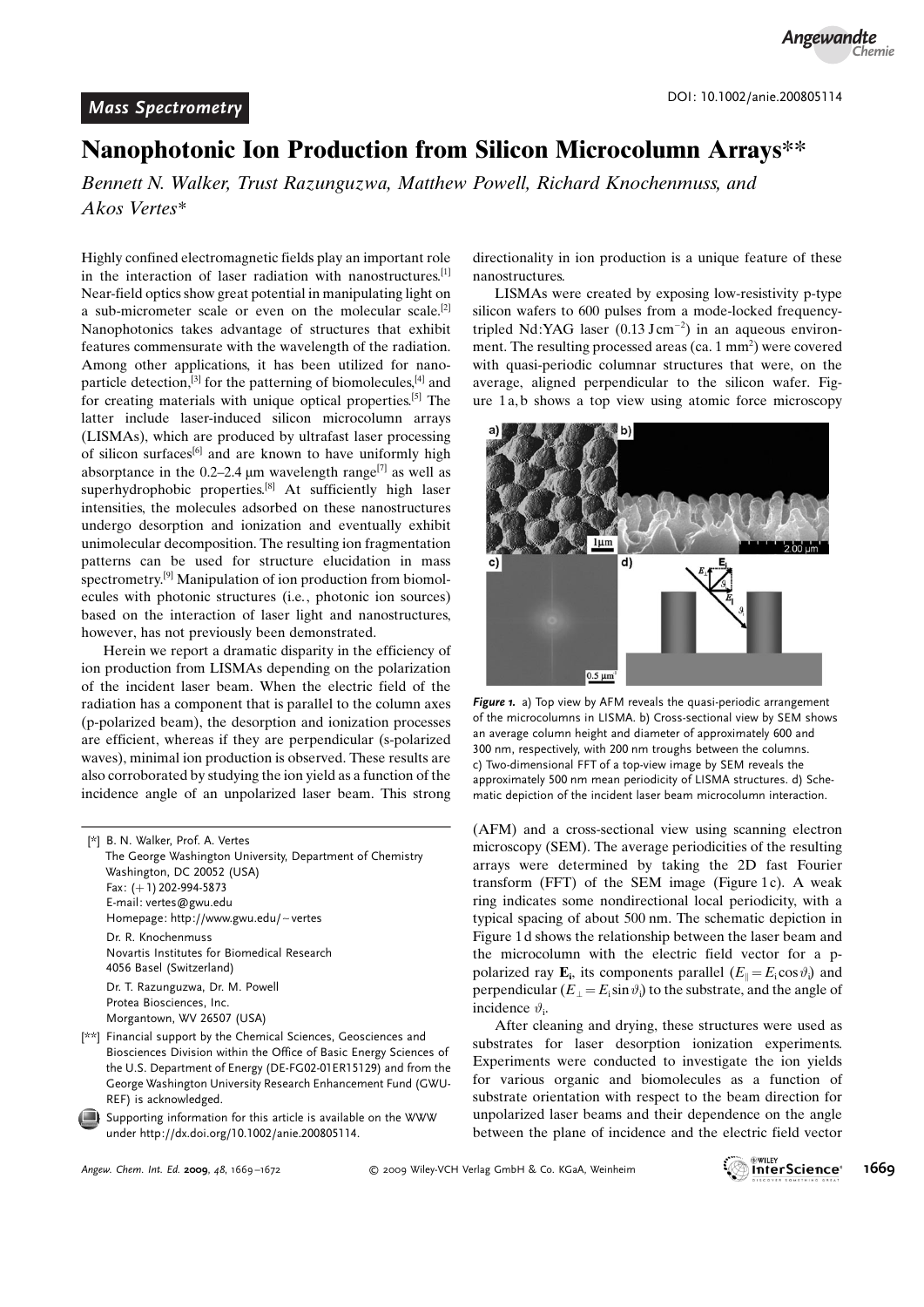## Communications

for polarized laser beams. Typically,  $1 \mu L$  of sample solution (ca. 0.001mm in 40% methanol) was directly deposited on the LISMA and inserted into a time-of-flight (TOF) mass spectrometer (MS). Similar to matrix-assisted laser desorption ionization (MALDI), pulses from a nitrogen laser were used to produce the ions.

For MALDI, the incidence angle of the desorption laser beam with respect to the sample had no effect on the analyte ion yield $[10]$  and only moderate influence on the total desorption[11] yields. For the polycrystalline samples produced by the common dried droplet sample preparation technique in MALDI, this observation was rationalized in terms of the random orientation of the matrix crystals. On LISMA substrates, however, the average column orientation is perpendicular to the wafer. Moreover, the mean periodicity of the LISMA structure is commensurate with the wavelength of the laser light. Thus, directionality of the interaction between the laser beam and the LISMA structure was explored by altering the sample orientation in the mass spectrometer. The LISMA substrates were mounted on three different facets of a cylindrical sample probe machined to produce 45, 15, and  $0^{\circ}$  incidence angles. Ion yields for verapamil (see Figure 2 a) and the neuropeptide substance P (see Figure S1a in the Supporting Information) revealed a dramatic decrease in ion yield between 45 and 15<sup>°</sup> and close to zero signal at  $0^\circ$ . From the perspective of a simple illumination geometry argument, these results are counterintuitive, because at  $0^{\circ}$  incidence angle the troughs between the columns are more exposed to the laser irradiation than in the  $45^\circ$  case.

Conventional MALDI experiments were also conducted on the different facets of the probe using 2,5-dihydroxybenzoic acid (DHB) as the matrix. Figure 2 b, c compares the MALDI mass spectra for incidence angles  $45$  and  $0^\circ$ . The essentially unaltered ion yields indicated that the dramatic decline in ion yields on LISMAs could not be explained by the reduced ion collection efficiency in the source at  $0^{\circ}$ .

Laser surface processing of silicon at elevated fluences (e.g., ca.  $0.8 \text{ J cm}^{-2}$ ) with plane-polarized beams showed that p-polarized beams, with the electric field vector in the plane of incidence, were the most efficient in producing nano-

structures.[12] The p-polarized beam seems to be absorbed more strongly by the perturbed silicon surface than its s-polarized counterpart, for which the electric field is perpendicular to the plane of incidence.[13]

To explore the interaction of electromagnetic waves and LISMAs in desorption ionization experiments, a plane-polarized laser beam was used at typical fluences (ca.  $0.1 \text{ J cm}^{-2}$ ) for ion production from adsorbates. By rotating the plane of polarization from p to s while maintaining the energy of the laser pulse at approximately



Figure 2. a) Ion yields for verapamil desorbed from a LISMA decrease dramatically between incidence angles of 45 and 15° and vanish at 0°. Insets show the mass spectra for 45 and 0°. MALDI experiments show no change in the spectra for incidence angles of b) 0 and c) 45°. A simple model prediction, analogous to Equation (1), is shown by the dashed curve.

10  $\mu$ J, the ion yield from LISMAs showed a dramatic drop. Figure 3 compares the laser desorption ionization spectra for verapamil for unpolarized, p-polarized, and s-polarized beams. Compared to the unpolarized beam in Figure 3a, only a slight decrease in the signal was observed when the LISMA was exposed to the p-polarized ray (Figure 3b), whereas the s-polarized ray (Figure 3c) showed no signal at all. Similar results were obtained for other adsorbates, such as small organic molecules (reserpine) and peptides (leucine enkephalin and substance P), for which a marginal signal or no signal was observed for the s-polarized beam (see Figure S2 in the Supporting Information).

In commonly used soft ionization methods, such as MALDI, polarization dependence of ion yields are not reported. As a control experiment, we studied the MALDI ion yields of verapamil from DHB matrix with planepolarized laser beams. Figure 4 shows that no significant difference exists between the MALDI spectra using ppolarized and s-polarized rays (Figure 4 b, c). This finding can be rationalized by considering the random orientation of the matrix crystals (Figure 4 a) in the polycrystalline sample.



Figure 3. Ion vields from LISMA were compared for laser desorption ionization experiments with a) unpolarized, b) p-polarized, and c) s-polarized rays at approximately  $10 \mu$  per pulse from a nitrogen laser. The p-polarized ray had similar ionization efficiency to the unpolarized ray, whereas no signal was detected with the s-polarized ray.

**1670 [www.angewandte.org](http://www.angewandte.org)** 6 2009 Wiley-VCH Verlag GmbH & Co. KGaA, Weinheim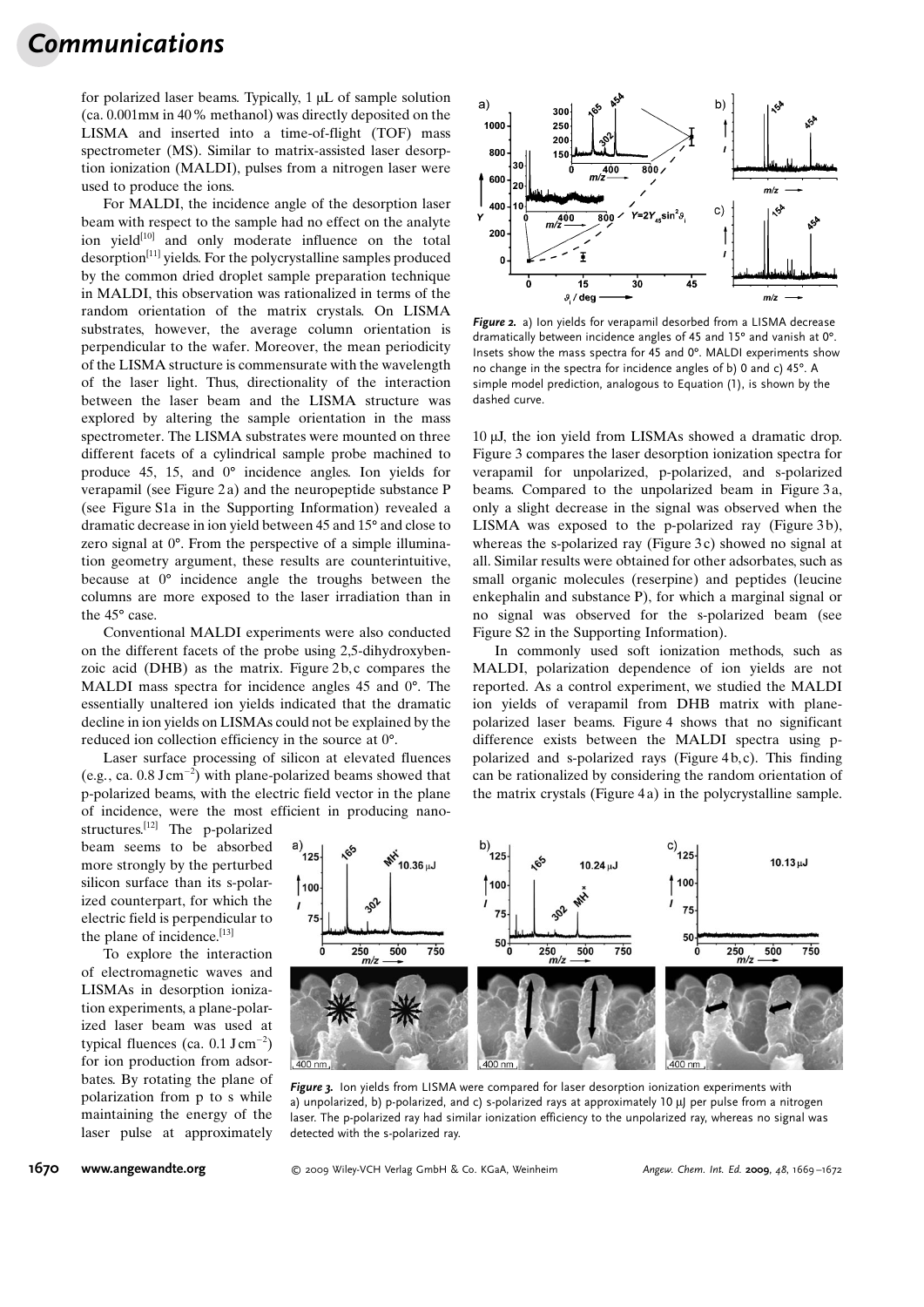

Figure 4. a) Random orientation of matrix crystals is observed in the microscope image of the sample. MALDI mass spectra show no significant change between b) the p-polarized and c) the s-polarized rays.

To investigate the transition in ion production between the s- and p-polarized beams, the total ion yield Y for leucine enkephalin was recorded as a function of polarization angle  $\phi_i$ while a pulse energy of approximately  $10 \mu$ J was maintained (Figure 5). As a comparison, the MALDI ion yield from DHB matrix was also recorded. For the LISMA platform, ion production gradually diminished as the plane of polarization was rotated from parallel (p-polarized) to normal (s-polarized) to the plane of incidence, whereas no significant trend was observed for MALDI. Specifically, the LISMA ion yield for the p-polarized ray  $(Y_p)$  was approximately 110 times greater than that of the s-polarized ray  $(Y_s)$ . When we performed these experiments going from the s- to the ppolarized beam, no hysteresis was observed in the ion-yield curve. Similar results were obtained for small organic molecules and peptides, including reserpine, verapamil, and substance P.



Figure 5. Total ion yields for leucine enkephalin were compared for LISMA ( $\blacksquare$ ,  $\longrightarrow$ ) and MALDI from DHB matrix ( $\lozenge$ ) as the plane of polarization was rotated from s-polarized to p-polarized while the pulse energies were maintained at approximately  $10 \mu$ J. Simple model prediction, analogous to Equation (1), is shown by the dashed curve.

The formation of LISMAs and other laser-induced periodic surface structures (LIPSS; e.g., gratings) demonstrate the resonant interactions of these modulated surfaces with laser radiation of commensurate wavelengths. At elevated fluences, for example  $0.4-0.8 \text{ J cm}^{-2}$  for 248 nm light impinging on silicon, the formation of these structures is promoted by the interference between the incident and the reflected, refracted, or surface electromagnetic waves  $(SEW)$ .<sup>[14]</sup> While below the melting temperature surface acoustic waves (SAW) are formed, laser-modulated capillary waves (CW) dominate with the appearance of a transient molten layer at elevated fluences, and interference evaporation instabilities (IEI) become important with the onset of rapid evaporation.[15]

Similar to the evidence found for the formation of LIPSS, our observations on adsorbate ion yields at low fluences indicate a strong dependence on the angle of incidence (see Figure 2) and on the polarization of the laser light (see Figure 5). Let us examine first if energy deposition by the SEW can explain our observations. The amplitude of SEW is proportional to the projection of the incident wave electric field vector  $\mathbf{E}_i$  on the substrate. If the desorption process were to be stimulated by the SEW that is resonant with the LISMA structure, the observed angle dependence of the ion yield could be explained by the variation of the SEW intensity with the incidence angle. For a p-polarized beam with angle of incidence  $\vartheta_i$ , the substrate projection of the electric field vector is  $E_{\parallel} = E_i \cos \vartheta_i$ , predicting maximum SEW intensities for  $\vartheta_i = 0^{\circ}$  with continuous decline as  $\vartheta_i$  approaches 90°.<sup>[14,15]</sup> Thus, energy deposition from SEW must not be the driving force behind laser desorption from LISMAs, because the observed ion yields exhibited the opposite trend, that is, they were zero at  $\vartheta_i = 0^\circ$  and significantly increased as  $\vartheta_i$ approached 45°.

For p-polarized incident laser beams, efficient LIPSS<sup>[14]</sup> and LISMA formation<sup>[16]</sup> was observed, whereas s-polarized radiation showed no or reduced surface structuring. Analogously, ion yields from adsorbates on LISMAs dramatically decreased when the incident beam polarization was changed from p to s.

A possible explanation of this difference can be based on the difference in laser–surface coupling for axial versus transverse excitation of the columns. The height of the columns is approximately two times the 337 nm wavelength of the desorption laser. This structure and its electrostatic image in the "ground plane" of the bulk substrate would add to form an efficient antenna for p-polarized, but not s-polarized, light. The lateral dimension of the columns is about one wavelength, but the image in the bulk would negate, rather than enhance, the laser-induced polarization. Furthermore, the lateral spacing of 500 nm is about 1.5 wavelengths, so the phase differences between columns lead to cancellation of induced polarization. It seems likely, therefore, that ppolarized laser light is significantly more efficiently absorbed by the columns than s-polarized light. This discrepancy will result in large temperature differences during the laser pulse, which translate into differences in desorption efficiency and ion yield.